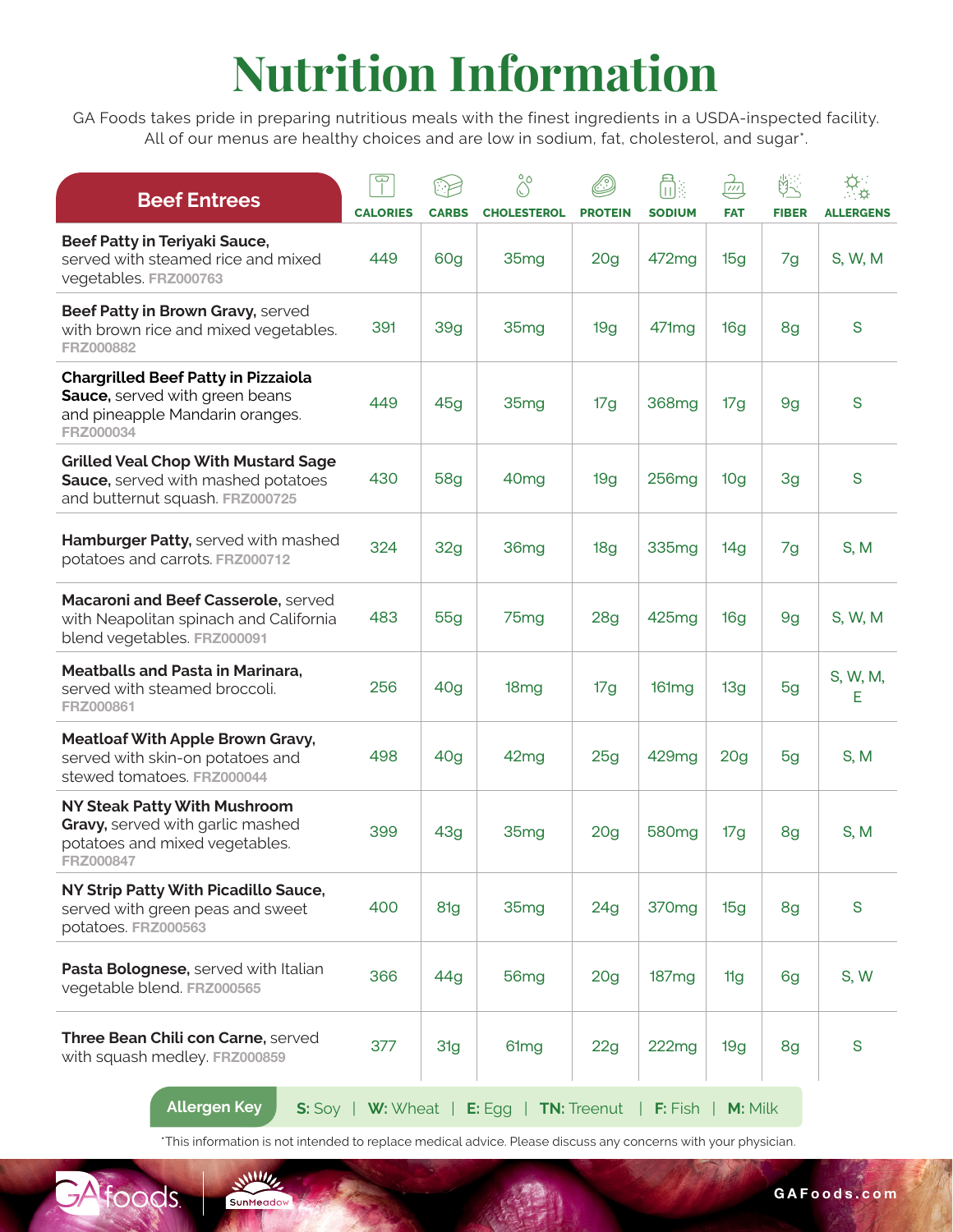| <b>Seafood Entrees</b>                                                                                    | G               |              | $\frac{8}{10}$     |                | n.                | $\overbrace{\phantom{127}}^{\phantom{127} \mu\tau}$ | 除            | $\Phi_{\alpha}$  |
|-----------------------------------------------------------------------------------------------------------|-----------------|--------------|--------------------|----------------|-------------------|-----------------------------------------------------|--------------|------------------|
|                                                                                                           | <b>CALORIES</b> | <b>CARBS</b> | <b>CHOLESTEROL</b> | <b>PROTEIN</b> | <b>SODIUM</b>     | <b>FAT</b>                                          | <b>FIBER</b> | <b>ALLERGENS</b> |
| <b>Batter-Dipped Crispy Fish Nuggets,</b><br>served with garlic mashed potatoes<br>and carrots. FRZ000097 | 350             | 42g          | 27mg               | 16g            | 296 <sub>mg</sub> | 14g                                                 | 11g          | S, W,<br>M, F    |
| <b>Breaded Fish Sticks, served</b><br>with cheesy potatoes and mixed<br>vegetables. FRZ000879             | 301             | 51g          | 39 <sub>mg</sub>   | 18g            | 299mg             | 15g                                                 | 7g           | S, W,<br>M, F    |
| <b>Fish Fillet With Seafood Sauce.</b><br>served with brown rice and corn.<br><b>FRZ000865</b>            | 367             | 65g          | 9 <sub>mg</sub>    | 13g            | 148mg             | 7g                                                  | 11g          | S, W, F          |
| Southern-Style Pollock Fingers,<br>served with broccoli and cheesy<br>country-style potatoes. FRZ000851   | 366             | 42g          | 73 <sub>mg</sub>   | 23g            | 405mg             | 19g                                                 | 6g           | S, W,<br>M, F    |

| <b>Breakfast Entrees</b>                                                                                                                  | $\overline{\mathbb{C}}$ |                 | $\overset{\circ}{\circ}$ |                 | 品                 | $\frac{C}{\sqrt{2}}$ | 凯               | $\alpha_{\rm o}$ |
|-------------------------------------------------------------------------------------------------------------------------------------------|-------------------------|-----------------|--------------------------|-----------------|-------------------|----------------------|-----------------|------------------|
|                                                                                                                                           | <b>CALORIES</b>         | <b>CARBS</b>    | <b>CHOLESTEROL</b>       | <b>PROTEIN</b>  | <b>SODIUM</b>     | <b>FAT</b>           | <b>FIBER</b>    | <b>ALLERGENS</b> |
| <b>Cheese Omelet With Garden Sauce,</b><br>served with potatoes, sausage and<br>spiced peaches. FRZ000858                                 | 673                     | <b>58g</b>      | 278 <sub>mg</sub>        | 34g             | 646mg             | 29g                  | 5g              | S, W, M,<br>E    |
| <b>Egg With Sausage Country Pepper</b><br>Gravy, served with breakfast<br>potatoes and maple pecan<br>cinnamon apples. FRZ000857          | 546                     | 53 <sub>q</sub> | 180 <sub>mg</sub>        | 24g             | 667mg             | 22g                  | 8g              | S, W, M,<br>E    |
| Garden Scrambled Eggs, served<br>with potatoes and cranberry apples.<br>FRZ000856                                                         | 589                     | 72g             | 329mg                    | 27g             | 432mg             | 19g                  | 10 <sub>g</sub> | S, M, E          |
| <b>Omelet With Cheese, served with</b><br>roasted parsley potatoes and fruited<br>granola. FRZ000833                                      | 539                     | 60g             | 250 <sub>mg</sub>        | 24g             | 304 <sub>mg</sub> | 18 <sub>g</sub>      | 9 <sub>g</sub>  | S, M, E          |
| Pancakes and Cheese Omelet, served<br>with warm strawberry compote.<br>FRZ000846                                                          | 379                     | 47 <sub>q</sub> | 257mg                    | 18 <sub>q</sub> | 548 <sub>mg</sub> | 13 <sub>q</sub>      | 3g              | S, W, M,<br>Е    |
| Rancheros Cheese Omelet, (cheese<br>omelet with chicken chorizo, potatoes,<br>and pinto beans), served with<br>cranberry pears. FRZ000855 | 668                     | 68g             | 264 <sub>mg</sub>        | 35g             | 597 <sub>mg</sub> | 26 <sub>g</sub>      | 7g              | S, M, E          |
| Western-Style Omelet, served with<br>breakfast potatoes and strawberry<br>applesauce crisp. FRZ000876                                     | 495                     | <b>53g</b>      | 252mg                    | 25g             | 396mg             | 18g                  | 4g              | S, M, E          |

GA foods

SunMeadow

**Allergen Key S:** Soy | **W:** Wheat | **E:** Egg | **TN:** Treenut | **F:** Fish | **M:** Milk

**GAFoods.com**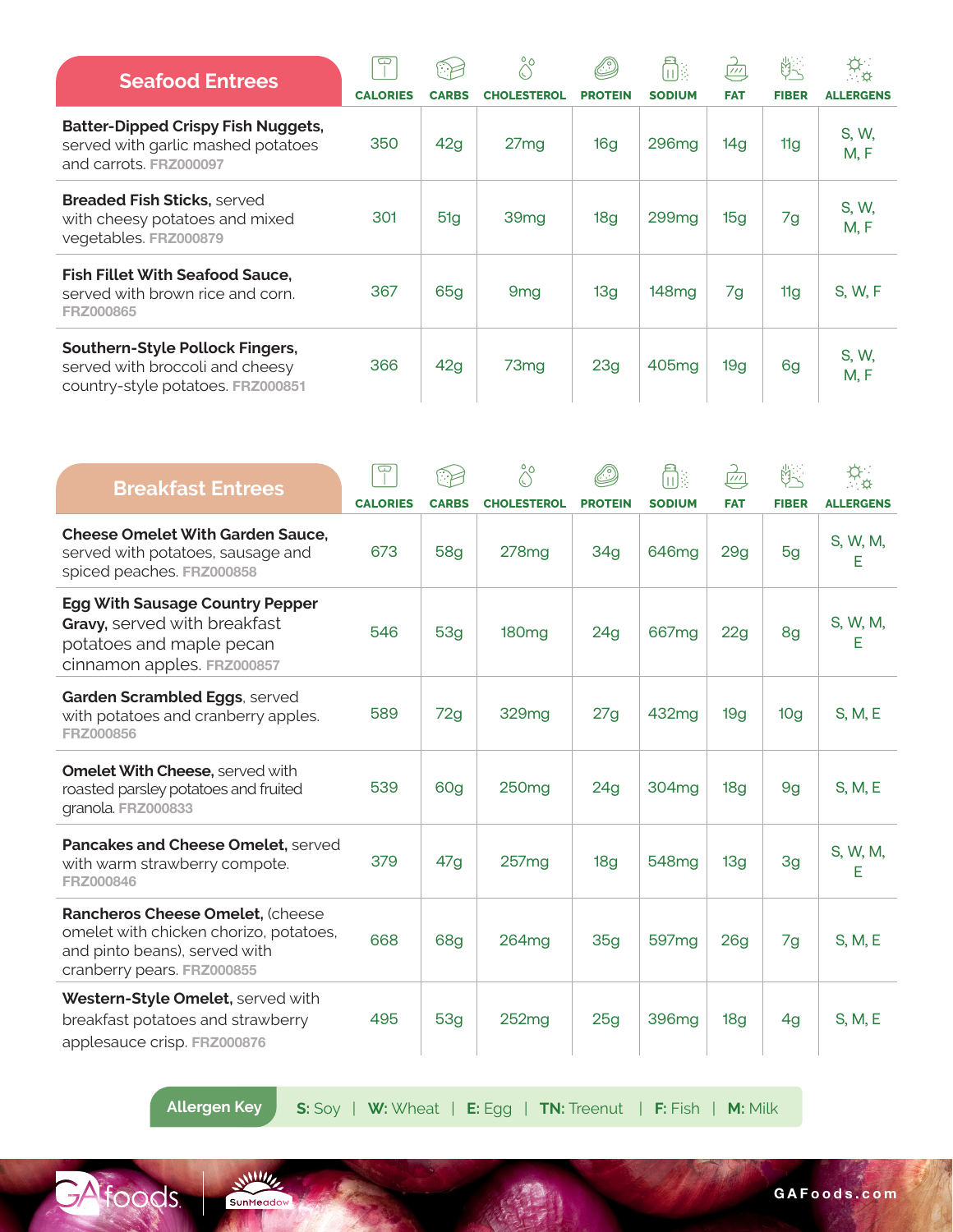| <b>Pork Entrees</b>                                                                                             | ⊂               |                 |                    |                | ħ                 | $\frac{1}{\sqrt{11}}$ | 的            |                  |
|-----------------------------------------------------------------------------------------------------------------|-----------------|-----------------|--------------------|----------------|-------------------|-----------------------|--------------|------------------|
|                                                                                                                 | <b>CALORIES</b> | <b>CARBS</b>    | <b>CHOLESTEROL</b> | <b>PROTEIN</b> | <b>SODIUM</b>     | <b>FAT</b>            | <b>FIBER</b> | <b>ALLERGENS</b> |
| Chili Dog on Whole Grain Bun, served<br>with baked beans and corn. FRZ000710                                    | 554             | 40 <sub>g</sub> | 85 <sub>mg</sub>   | 27g            | 448 <sub>mg</sub> | 15g                   | 12g          | S, W             |
| <b>Grilled Pork Chop With Homestyle</b><br>Gravy, served with Brussels sprouts<br>and sweet potatoes. FRZ000654 | 321             | 57g             | 35 <sub>mg</sub>   | 22g            | 508 <sub>mg</sub> | 15g                   | 5g           | S, W             |
| Pork Riblet in BBQ Sauce, served with<br>sweet potatoes and mixed vegetables.<br>FRZ000863                      | 444             | 75g             | 35 <sub>mg</sub>   | 22g            | 432mg             | 14g                   | 8g           | S                |

| <b>Meatless Entrees</b>                                                                                              | $\mathbf \Xi$   |                  | $\hat{\circ}^{\circ}$ |                 | 彦                 | $\frac{1}{\sqrt{11}}$ |              |                  |
|----------------------------------------------------------------------------------------------------------------------|-----------------|------------------|-----------------------|-----------------|-------------------|-----------------------|--------------|------------------|
|                                                                                                                      | <b>CALORIES</b> | <b>CARBS</b>     | <b>CHOLESTEROL</b>    | <b>PROTEIN</b>  | <b>SODIUM</b>     | <b>FAT</b>            | <b>FIBER</b> | <b>ALLERGENS</b> |
| Chick'n Nuggets, served with warm<br>rice salad and sweet potatoes.<br>FRZ000804                                     | 470             | <b>88g</b>       | 5 <sub>mg</sub>       | 24 <sub>g</sub> | 822mg             | 13 <sub>g</sub>       | 7g           | <b>M, E, W</b>   |
| <b>Cuban Black Beans and Rice, served</b><br>with whole kernel corn with red<br>peppers and carrots. FRZ000108       | 390             | 75g              | Omg                   | 16 <sub>q</sub> | 130 <sub>mg</sub> | 3g                    | 15g          | S                |
| Lasagna Florentine, served with<br>mixed vegetables. FRZ000864                                                       | 283             | 36 <sub>g</sub>  | 15mg                  | 15g             | 640 <sub>mg</sub> | 13g                   | 5g           | <b>W, M, E</b>   |
| <b>Manicotti Alfredo, served with corn</b><br>and carrots, FRZ000877                                                 | 344             | 51g              | 49 <sub>mg</sub>      | 15g             | 440 <sub>mq</sub> | 11g                   | 6g           | S, W, M,<br>E    |
| <b>Meatless Ground Beef and Pasta</b><br><b>Casserole, served with pinto beans</b><br>and steamed carrots. FRZ000803 | 521             | 44g              | 34 <sub>mg</sub>      | 31g             | 807 <sub>mg</sub> | 16g                   | 14g          | M, E, W          |
| <b>Mexican Bean Burrito With Queso.</b><br>served with carrots and parslied whole<br>kernel corn. FRZ000109          | 665             | 100 <sub>g</sub> | 5 <sub>mg</sub>       | 19g             | 700 <sub>mg</sub> | 27g                   | 13g          | S, W, M          |
| Three Cheese Macaroni and Cheese,<br>served with carrots and green beans.<br>FRZ000853                               | 542             | 52g              | 12mg                  | 18 <sub>g</sub> | 344 <sub>mg</sub> | 24 <sub>g</sub>       | 8g           | S, W, M          |
| Vegetarian Chili, served with pinto<br>bean and carrot blend. FRZ000852                                              | 366             | 64g              | Omg                   | 16 <sub>q</sub> | 286 <sub>mg</sub> | 3g                    | 17g          | S                |

GA FOODS.

**Allergen Key S:** Soy | **W:** Wheat | **E:** Egg | **TN:** Treenut | **F:** Fish | **M:** Milk